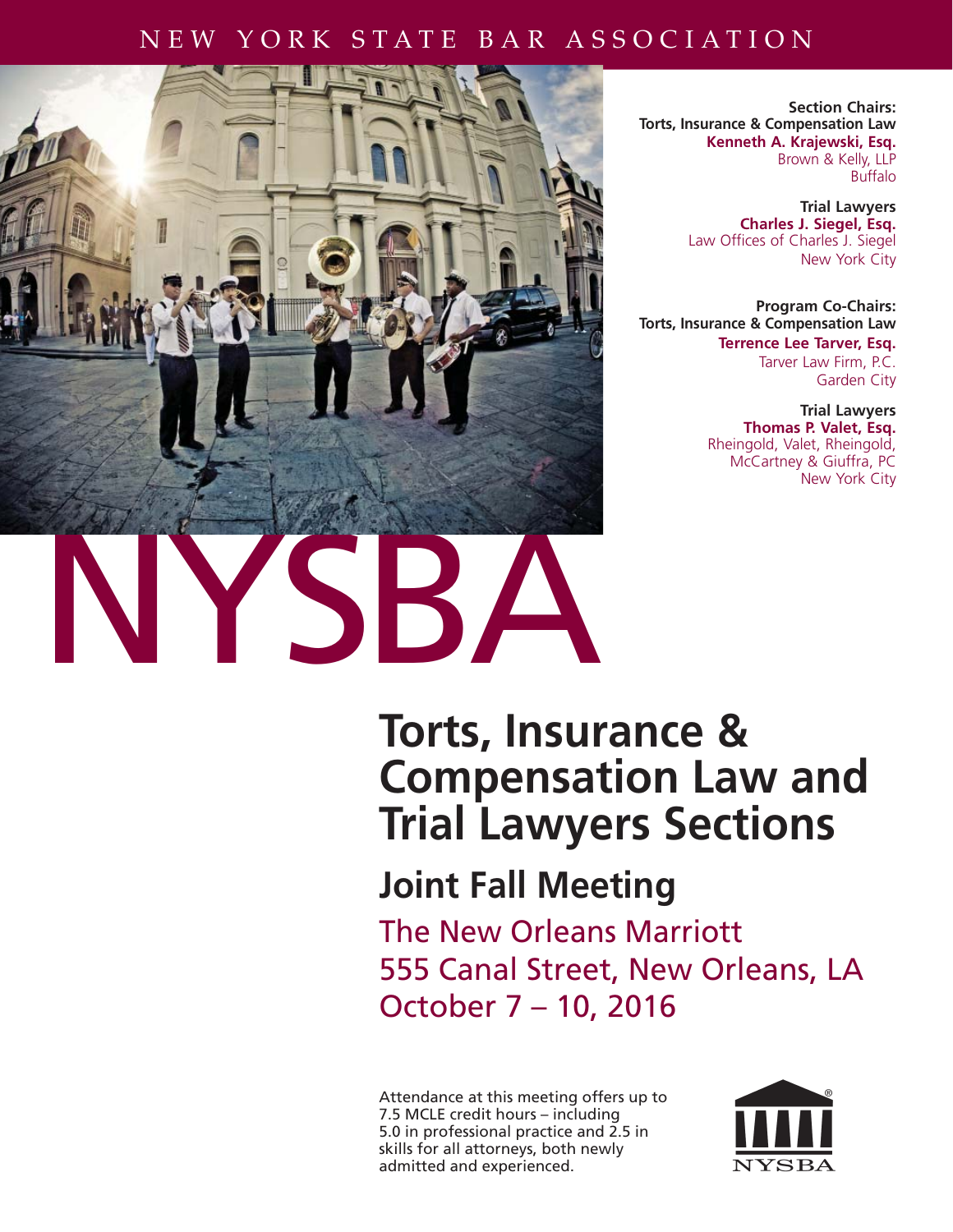### NEW YORK STATE BAR ASSOCIATION

### **Getting Around New Orleans:**



### **Hotel: The New Orleans Marriott, 555 Canal Street Tel: 401-851-1234 Fax: 401-851-3201**

### **Louis Armstrong International Airport Shuttle:**

To schedule a shuttle, go to a kiosk on the first level through- out the baggage claim area. An attendant will assist with arranging your shuttle pick-up and will direct you to the proper shuttle stop. This is the cheapest way for a solo traveler (not using public transportation) to get from the airport to the French Quarter. Since the Airport Shuttle rates are \$24 per person (\$44 round trip), the price becomes more expensive with more people; children under 6 ride free. Visit **www.airportshuttleneworleans.com** for more info.

**Taxi:** Quickest, easiest way for couples to get from airport. Fixed, flat rate is \$36 for 1 or 2 people; \$15 per person for 3 or more. Traveling by taxi in the City, is also an option. Cabs must be called; you cannot hail cabs in New Orleans. Call United Cabs, 504-522- 9771 or Nawlins Cab, 504-522-9059 or use their app.

**Car Rental:** You will find many Rental Agencies at the Airport. Valet Parking at the hotel is \$40 per day. Street parking in the city is hard to find.

**UBER:** Often comparably priced to taxis and perhaps somewhat more reliable (plus easier to use, given the convenience of the app). If you use the app on your phone in your home city, it works the same here. If you don't, consider downloading it in advance of your trip. Uber surge pricing is always in effect from the airport, so cabs tend to be the less expensive option traveling to/from airport.

**RTA Street Cars:** 4 lines: St. Charles, Canal Street, Riverfront, and Loyola Avenue. Don't forget to have exact change for fare (under \$2). Or purchase a Jazzy Pass and ride the streetcar as much as you desire. Passes are available online at **www.norta.com/Fares-**Passes/Jazzy-Pass.aspx (mail or digital via app), from conductors or at Walgreens and select grocery stores. Insider Tip: St. Charles Avenue line operates around the clock, but much fewer late at night and in the early morning. After dark, calling a cab is your best bet.

> **For additional info. on New Orleans, visit: www.neworleansonline.com or www.neworleanscvb.com**

### **Things to Do in the City:**

### **NATIONAL WORLD WAR II MUSEUM, 945 Magazine St., (504) 528-1944**

Founded by historian/author, Stephen Ambrose, the Museum tells the story of the American Experience in the war that changed the world - why it was fought, how it was won, and what it means today - so that all generations will understand the price of freedom and be inspired by what they learn. A must see. **www.nationalww2museum.org**

### **MARDI GRAS WORLD MUSEUM, 1380 Port of New Orleans Pl., (504) 361-7821**

See what it takes to bring Mardi Gras to life year after year. Learn about the history of this unique tradition, going beyond its reputation for pure revelry to see the true roots of the REAL Mardi Gras in New Orleans. Floats galore. **www.mardigrasworld.com**

### **PRESERVATION HALL, 726 St. Peter St., (504) 522-2841**

Intimate, acoustic New Orleans Jazz concerts 350+ nights a year featuring ensembles from a current collective of 100+ local master practitioners. **www.preservationhall.com**

### **AUDUBON NATURE INSTITUTE 6500 Magazine St.**

Visit the Zoo, the Aquarium and /or the Butterfly Garden and Insectarium. Multiple ticket options available. VIP pass includes water park, zoo tram and carousel. Take the St. Charles Ave. streetcar though the Garden District which stops in front of Audubon Park: from there you can catch the Audubon Shuttle from St. Charles Avenue to the Zoo. Shuttle runs every 15 minutes during busy seasons. **www.audubonnatureinstitute.org**

#### **JEAN LAFITTE NATIONAL HISTORICAL PARK & PRESERVE 419 Decatur St., (504) 589-3882**

The park headquarters and its French Quarter Visitor Center is located at Decatur St. There are five other park sites scattered throughout south Louisiana. For info., visit: **www.nps.gov/jela** 

### **THE CABILDO, 701 Chartres St., (800) 568-6968**

Standing near St. Louis Cathedral in the French Quarter this elegant Spanish colonial building was the site of the Louisiana Purchase transfer in 1803, which finalized the US acquisition of the Louisiana Territory. It served as the center of New Orleans government until 1853, when it became the headquarters of the Louisiana State Supreme Court, where the landmark *Plessy v. Ferguson* decision originated in 1892. SInce 1908 it has been a Louisiana State Museum educating the public about Louisiana history. I t houses many rare artifacts of America's history including Napoleon's death mask, one of only four in existence crafted by Dr. Francesco Antommarchi, one of Napoleon Bonaparte's physicians at the time of his death. **www.louisianastatemuseum.org**

### **THE PRESBYTERE, 751 Chartres St., Jackson Square, (504) 568-6968**

The Presbytere, designed in 1791 to match the Cabildo, alongside St. Louis Cathedral in the French Quarter stands as a beautiful reminder of both Louisiana's past and present. Originally called Casa Curial or "Ecclesiastical House," it was built on the site of the residence, or presbytere, of the Capuchin monks. It was used for commercial purposes until 1834 when it became a courthouse. In 1911, it became part of the Louisiana State Museum. Two exhibitions are currently on display: "Living with Hurricanes: Katrina and Beyond" tells of rescue, rebuilding and renewal, and "Mardi Gras: It's Carnival Time in Louisiana" captures the fun and fantasy of the annual celebration. **www.louisianastatemuseum.org**

### **CARNAVAL LATINO: SATURDAY, OCTOBER 8**

Celebration of Latin Music and the city's Hispanic heritage and culture. **www.carnavalatinola.com**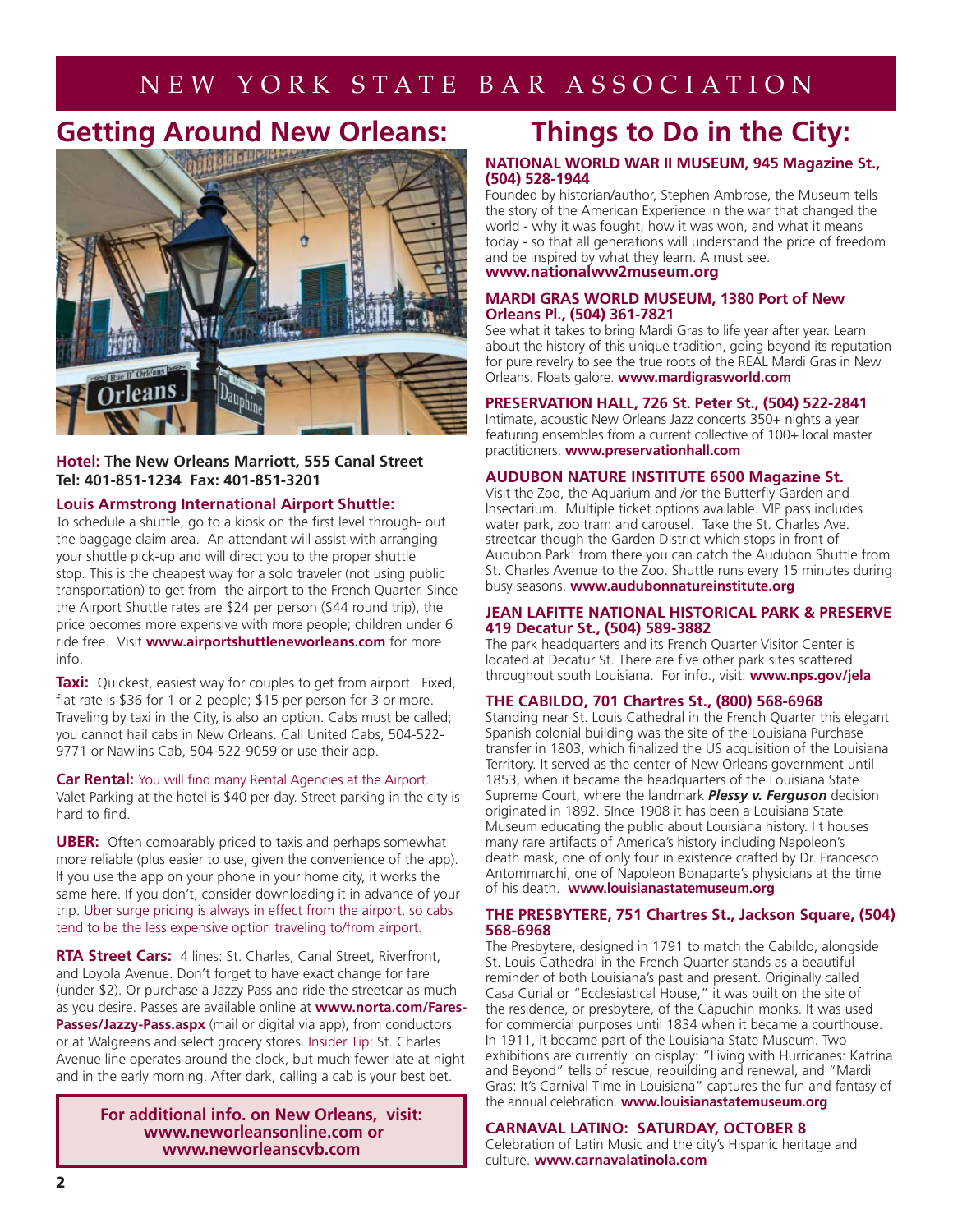### SCHEDULE OF EVENTS

### **Friday, October 7**

- 2:30 6:00 p.m. **Registration** Riverview Pre-Function, 41st Floor
- 3:00 5:00 p.m. **Torts, Insurance & Compensation Law Section Executive Committee Meeting -** Riverview 1, 41st Floor
- 3:30 5:00 p.m. **Trial Lawyers Section Executive Committee Meeting** Lafayette, 41st Floor
- 5:30 6:30 p.m. **Welcome Reception for Attendees and Non-Resident Members** Riverview Pre-Function *Co-Sponsored by* **LexisNexis**

**Dinner** on your own

8:30 – 10:30 p.m. **Join us back at the Hotel after Dinner for a Taste of New Orleans! -** Napoleon, 41st Floor Local specialties include assorted Beignets with dipping sauces, Swamp Pop sodas, Ice Cream and Italian Ices from Angelo Brocato's, Louisiana craft beers and cocktails. *Sponsored by* **ABI DOCUMENT SUPPORT SERVICES**

## **Saturday, October 8**

| $7:30 - 8:20$ a.m.        | <b>Torts, Insurance &amp; Compensation Law Section Executive Committee</b><br><b>Breakfast Meeting - Riverview 1, 41st Floor</b>                                                                                                                       |                                                                                                                                                |  |
|---------------------------|--------------------------------------------------------------------------------------------------------------------------------------------------------------------------------------------------------------------------------------------------------|------------------------------------------------------------------------------------------------------------------------------------------------|--|
| $7:30 - 8:20$ a.m.        | Trial Lawyers Section Executive Committee Breakfast Meeting - St. Charles, 41st Floor                                                                                                                                                                  |                                                                                                                                                |  |
| 7:30 a.m.                 | <b>Registration &amp; Continental Breakfast - Riverview Pre-Function, 41st Floor</b>                                                                                                                                                                   |                                                                                                                                                |  |
| $8:30$ a.m. $-12:15$ p.m. | <b>GENERAL SESSION - Riverview 2, 41st Floor</b>                                                                                                                                                                                                       |                                                                                                                                                |  |
| $8:30 - 8:45$ a.m.        | <b>New York State Bar Association Welcome</b><br><b>CLAIRE P. GUTEKUNST, ESQ., PRESIDENT</b>                                                                                                                                                           |                                                                                                                                                |  |
|                           | <b>Trial Lawyers Section Welcome</b><br><b>CHARLES J. SIEGEL, ESQ.</b><br>Law Offices of Charles J. Siegel<br>New York City                                                                                                                            | <b>Torts, Insurance &amp; Compensation Law</b><br><b>Section Welcome</b><br>KENNETH A. KRAJEWSKI, ESQ.<br>Brown & Kelly, LLP<br><b>Buffalo</b> |  |
| $8:45 - 9:35$ a.m.        | Appellate Practice: What Every Trial Attorney Needs to Know but Was Afraid to Ask<br>Whether you are a seasoned trial attorney or just starting out, the who, what, where and how in<br>perfecting and responding to an appeal. (1.0 credit in Skills) |                                                                                                                                                |  |
| <b>Panelists:</b>         | <b>MICHAEL KESTAN, ESQ.</b><br>AppealTech<br>New York City                                                                                                                                                                                             | <b>VINCENT CHIRICO, ESQ.</b><br>Chirico Law Firm<br><b>Brooklyn</b>                                                                            |  |
| $9:35 - 10:50$ a.m.       | How to Protect the Record: A View From the Bench<br>A practical quide for attorneys of all levels of practice on protecting the record for appellate review.<br>(1.5 credits in Professional Practice)                                                 |                                                                                                                                                |  |
| <b>Panelists:</b>         | <b>HONORABLE EUGENE F. PIGOTT, JR.</b><br>New York State Court of Appeals<br>Albany                                                                                                                                                                    | <b>HONORABLE MICHAEL J. GARCIA</b><br>New York State Court of Appeals<br>Albany                                                                |  |
| $10:50 - 11:00$ a.m.      | <b>Refreshment Break - Riverview Pre-Function, 41st Floor</b><br>Sponsored by BROWN & KELLY LLP                                                                                                                                                        |                                                                                                                                                |  |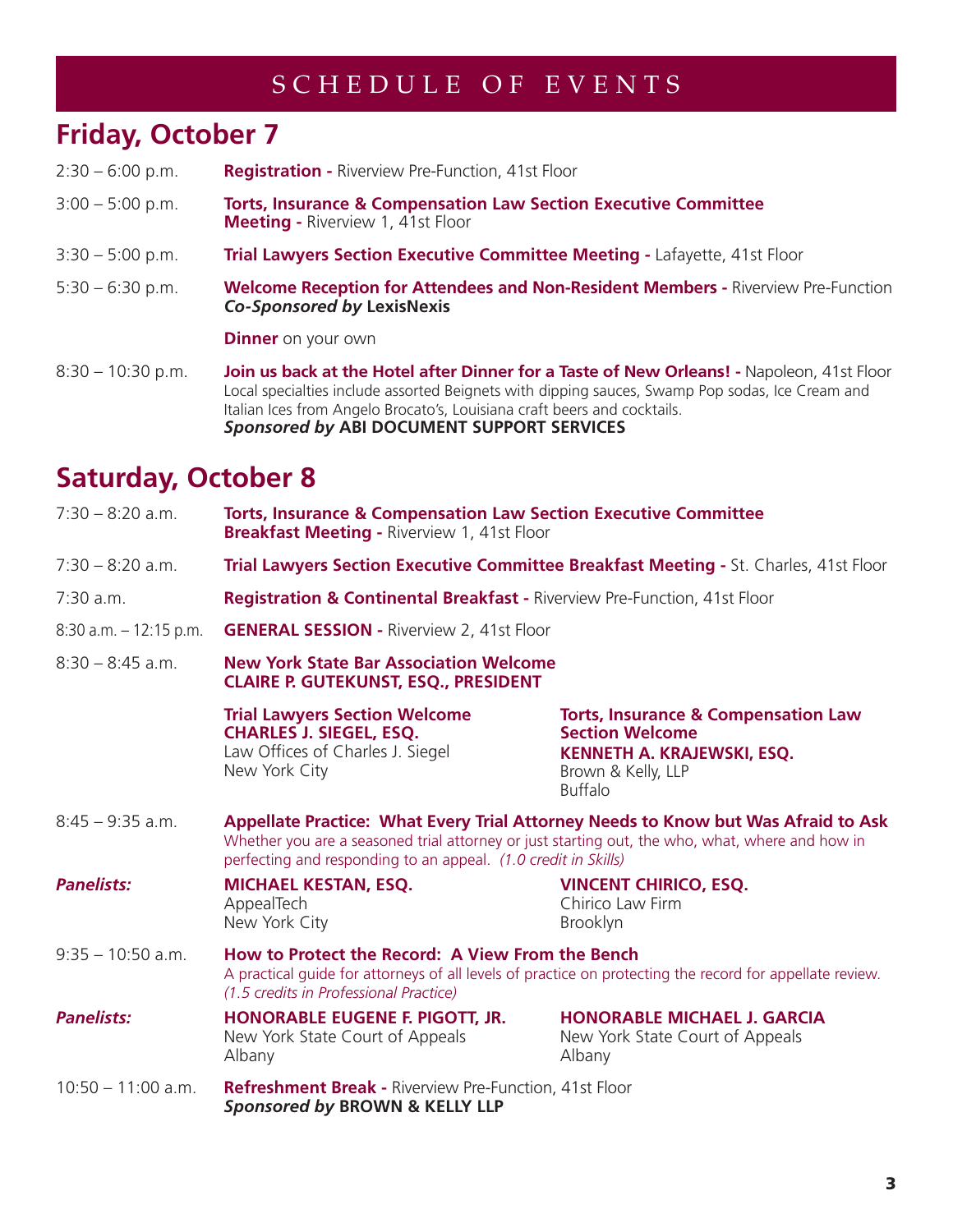### **Saturday, October 8** *continued*

### 11:00 a.m. – 12:15 p.m. **Emails/Social Media/Texts & Videos: What to Look For, Where to Find It and What to Do with It**

A view from the bench and trial practitioners as to the means and methods in obtaining and collecting electronic source information, getting it into or keeping it out of evidence. *(1.5 credits in Skills)*

### *Panelists:* **HON. ARTHUR M. DIAMOND EILEEN E. BUHOLTZ, ESQ.** NYS Supreme Court, Nassau County<br>Mineola

**GARY A. CUSANO, ESQ. DAVID P. HOROWITZ, ESQ.**<br>Law Office of Gary A. Cusano Geringer, McNamara & Horov Yorktown Heights New York City

MineolaRochester

Geringer, McNamara & Horowitz LLP

### **OPTIONAL AFTERNOON EVENTS**

### 12:30 p.m. **GOLF: LAKEWOOD GOLF CLUB,** 4801 General De Gaulle Dr., New Orleans.

 Recently updated by Award-winning golf course architect Ron Garl who has preserved the character of the original course, while upgrading the 18-hole, 7,002 yards, par 72 course with modernized fair ways, tee boxes and greens - new improvements to an old favorite. Garl has added strategy and fun with new fairway contouring and unique bunkering. **Soft-spikes ONLY. Directions to course will be provided. Allow 30 minutes travel time. Meet in lobby at 12:30 to car pool or UBER to course. First tee time is 1:15 p.m. Pre-registration required.****\$105.00 per person** includes box lunch, greens fee & golf cart (transportation to course not included; club rentals extra.)

### **Golf Chair: James O'Connor, Esq.**

### 1:00 – 4:30 p.m. **RACONTOURS' HISTORY OF NEW ORLEANS THROUGH FOOD & DRINK**

Among majestic live Oaks and grand, Greek Revival homes lies New Orleans' Garden District, inspira tion to such literary greats as Mark Twain, George Washington Cable and Ann Rice. In the heart of the District stands **Commander's Palace Restaurant**, winner of five James Beard Awards and the Grand Award from *Wine Spectator Magazine;* home of haute Creole cooking. Its renowned chefs have included Emeril Lagasse, Paul Prudhomme, Jamie Shannon, and now Tory McPhail. Enjoy a lavish four course brunch, complete with beverages and live music. Discover the rich history of New Orleans through a taste tour of its cuisine at this lauded landmark open since1893! After brunch, we venture out for a short tour of the surrounding Garden District or guests may explore the area on their own. Magazine St., with fabulous boutique shopping, is only 3 blocks away. **EVENT IS SOLD OUT. \$125 per person** includes live jazz brunch with choice of entrees and drinks. **Restaurant Dress Code:** Jacket preferred, collared shirts, closed-toe shoes required for gentlemen. No jeans, shorts, flipflops, t-shirts, sweat shirts or sweat pants. **Meet at Commander's Palace Restaurant, 1403** Washington Avenue, at 12:50 pm. Directions provided. Ages 21<sup>+</sup>.

### 1:00 – 3:30 p.m. **LE MONDE CREOLE: THE INSIDER'S FRENCH QUARTER, COURTYARDS & CEMETERY TOUR**  Step into the mysterious, remarkable lives of generations of Creoles in New Orleans; meet the specters of those long dead and the European and African branches of this community through the memoirs of Laura Locoul Gore of Laura Plantation. Learn how their world tragically dissolves through changing society, civil war, the birth of Jazz and the Americanization of the city. Stops on the tour include Locoul family residences, private courtyards, original French Quarter homes and the marvelous New Orleans Pharmacy Museum to explore the townhouse and the garden where herbs were grown for use in apothecary solutions and voodoo potions. The tour also stops at the Locoul family tomb in the stun ning St. Louis Cemetery #1, where you can also view the tomb of Voodoo priestess Marie Laveau! **Preregistration required. \$25 per person/children ages 10 - 18, \$20. Tour departs from 606 Royal St. at 1:15 p.m. 10 minute walk from Hotel. Directions provided. TOUR IS SOLD OUT.**



# **HONEY ISLAND SWAMP, SLIDDELL, LA**

Journey deep into the wetland's to enjoy the flora and fauna of Louisiana's crown jewel Honey Island Swamp and learn about its eco-system. See alligators, exotic waterfowl, snakes, turtles, bears, feral pigs and more! **Meet in hotel lobby at 1:10 p.m. for bus. Preregistration required. \$52 per person; children under 12: \$32.50. Price includes transportation. TICKETS STILL AVAILABLE.**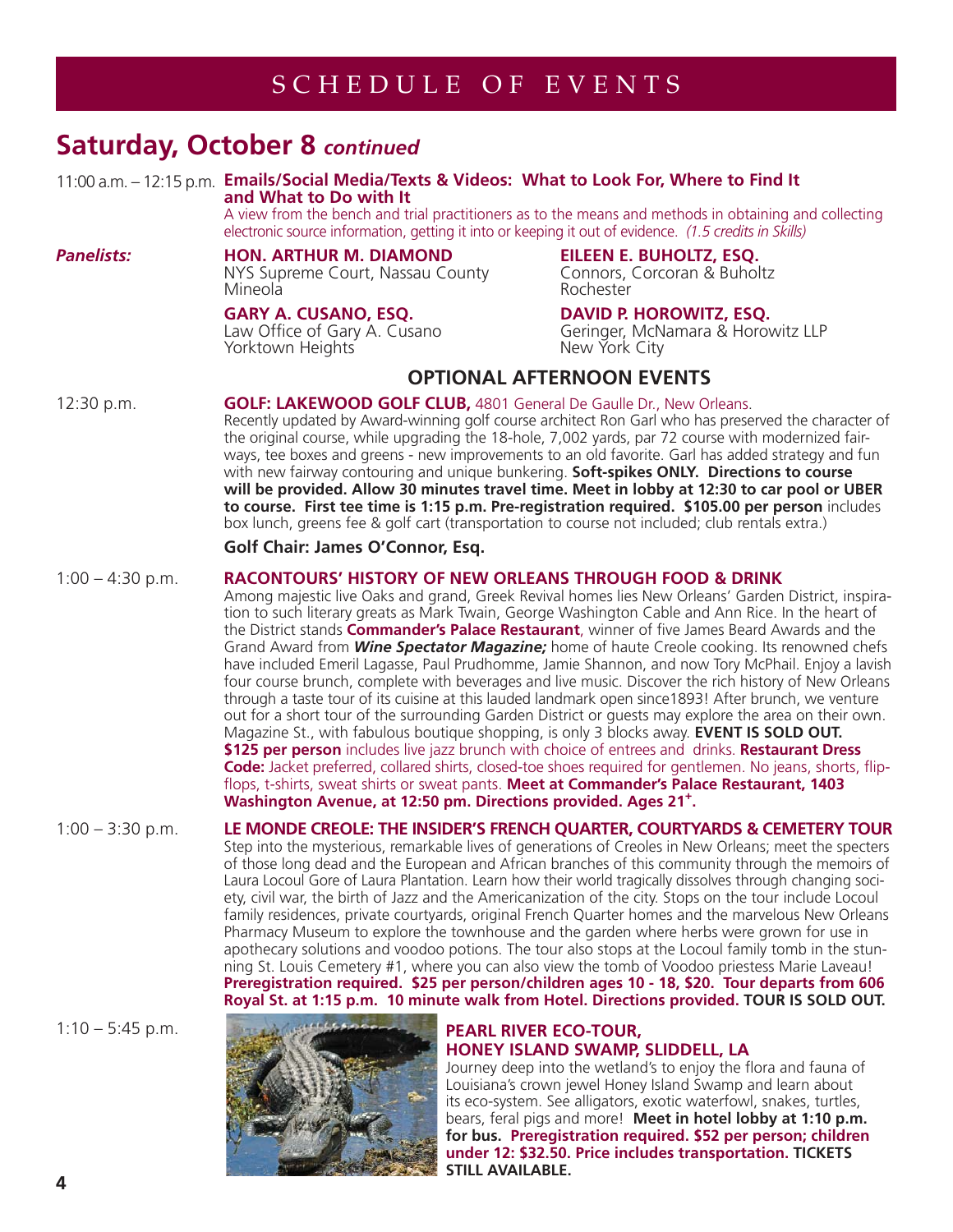### SCHEDULE OF EVENTS

### **Saturday, October 8** *continued*

7:00 – 10:00 p.m.



### **COCKTAILS AND DINNER: K-PAUL'S LOUISANA KITCHEN, 416 Chartres St.**

Opened in 1979 by celebrated Chef Paul Prudhomme. Current Chef Paul Miller joined him soon thereafter, taking over the reins in the 80s. Miller furthered the restaurant's use of fresh, local ingredients in the creation of flavorful, authentic Louisiana cooking**.** 

**Meet in hotel lobby at 6:45 to walk to K-Paul's.** *This dinner is not included in Children's Registration Fees.*

*Reception Sponsored by* **MDD FORENSIC ACCOUNTANTS**

## **Sunday, October 9**

| 8:15a.m.             | Registration & Continental Breakfast - Riverview Pre-Function, 41st Floor                                                                                                                                          |                                                                                          |   |
|----------------------|--------------------------------------------------------------------------------------------------------------------------------------------------------------------------------------------------------------------|------------------------------------------------------------------------------------------|---|
| $8:45 - 11:55$ a.m.  | <b>GENERAL SESSION - Riverview 2, 41st Floor</b>                                                                                                                                                                   |                                                                                          |   |
| $8:45 - 8:50$ a.m.   | Concluding Remarks: KENNETH A. KRAJEWSKI, ESQ., Brown & Kelly LLP, Buffalo                                                                                                                                         |                                                                                          |   |
| $8:50 - 9:40$ a.m.   | Louisiana v. New York: The Napoleonic Code and English Common Law<br>A general overview of each state's civil procedure & practice, from the simple to the sophisticated.<br>(1.0 credit in Professional Practice) |                                                                                          |   |
| <b>Moderator:</b>    | <b>TERRENCE LEE TARVER, ESQ., Tarver Law Firm, P.C., Garden City</b>                                                                                                                                               |                                                                                          |   |
| <b>Panelists:</b>    | <b>SHERYL D. STORY, ESQ.</b><br>Law Offices of Sheryl D. Story<br>Metairie, LA                                                                                                                                     | <b>MICHAEL C. TROMELLO, ESQ.</b><br>Tromello, McDonald & Kehoe<br>Melville               |   |
|                      | ELIA DIAZ-YAEGER, ESQ.<br>Lugenbuhl, Wheaton, Peck,<br>Rankin & Hubbard<br>New Orleans, Louisiana                                                                                                                  | <b>RICHARD W. DAWSON, ESQ.</b><br>Conway, Farrell, Curtin & Kelly, P.C.<br>New York City |   |
|                      | <b>HON. TIFFANY GAUTIER CHASE</b><br><b>Orleans Civil District Court</b><br>New Orleans, Louisiana                                                                                                                 | <b>DAVID P. HOROWITZ, ESQ.</b><br>Geringer, McNamara & Horowitz LLP<br>New York City     |   |
| $9:40 - 9:50$ am.    | <b>Refreshment Break - Riverview Pre-Function, 41st Floor</b><br>Sponsored by RHEINGOLD, VALET, RHEINGOLD, MCCARTNEY & GIUFFRA, PC                                                                                 |                                                                                          |   |
| $9:50 - 11:05$ a.m.  | <b>Traumatic Brain Injuries: The Medicine Every Attorney Needs to Know</b><br>A discussion of the latest medicine and science and its admissibility under the law.<br>(1.5 credits in Professional Practice)       |                                                                                          |   |
|                      | <b>DR. KISHORE RANADE</b><br><b>UMC Medical Consultants</b><br>Purchase                                                                                                                                            | <b>ROBERT D. BARONE, ESQ.</b><br>The Tarantino Law Firm, LLC.<br><b>Buffalo</b>          |   |
| $11:05 - 11:55$ a.m. | <b>Admiralty Law: The Cruise Passengers' Rights &amp; Remedies 2016</b><br>The law & remedies for passengers whether at sea or on the shore. (1.0 credit in Professional Practice)                                 |                                                                                          |   |
| <b>Speaker:</b>      | <b>Hon. THOMAS A. DICKERSON</b><br>Appellate Division, Second Department<br><b>Brooklyn</b>                                                                                                                        |                                                                                          | 5 |
|                      |                                                                                                                                                                                                                    |                                                                                          |   |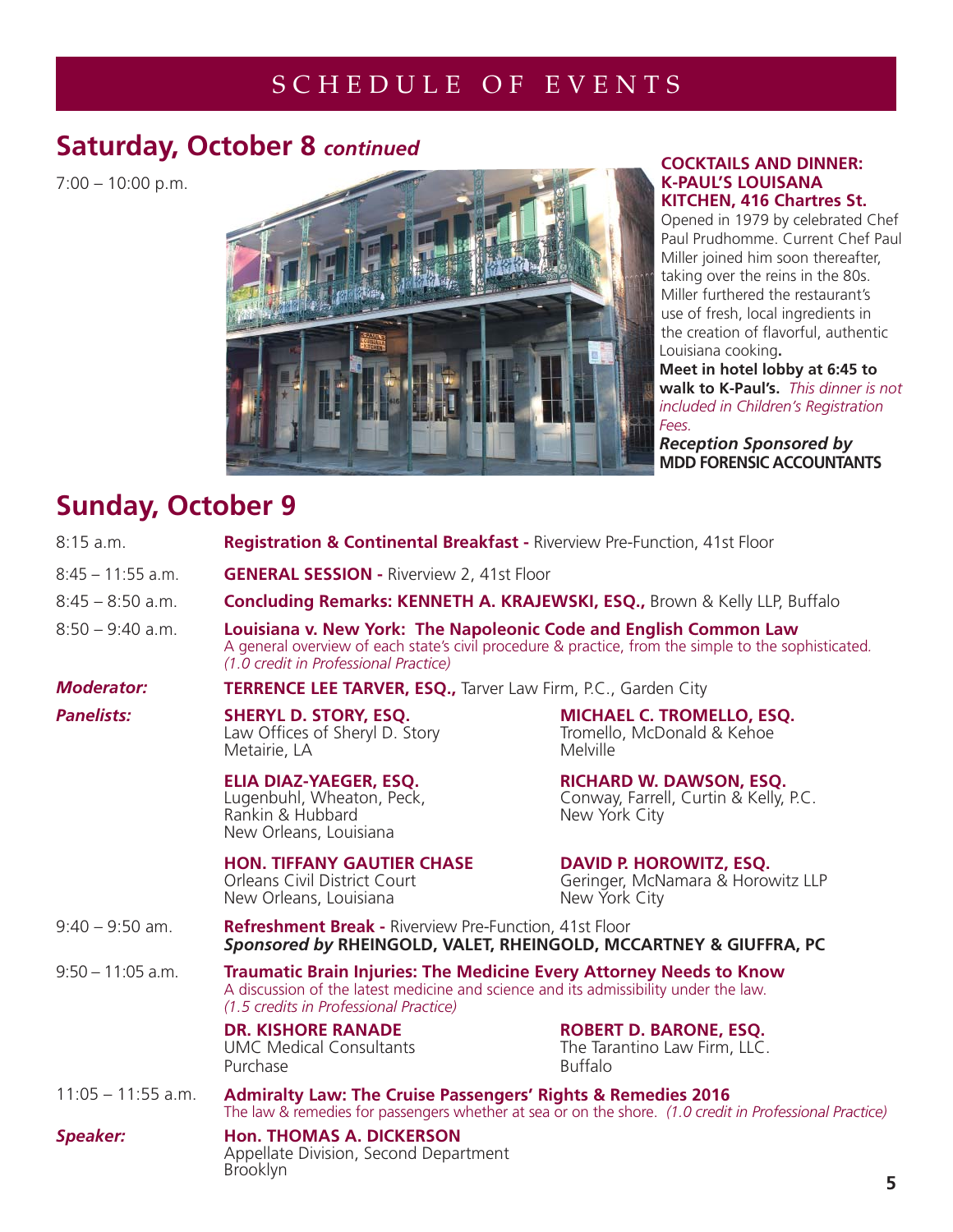### SCHEDULE OF EVENTS

### **Sunday, October 9** *continued*

### **OPTIONAL AFTERNOON ACTIVITIES**

12:15 p.m. **GOLF: TPC LOUISIANA,** 11001 Lapalco Blvd, Avondale. Named "the #4 Best Upscale Public Golf Course" by *Golf Digest* when it debuted in 2004. Consistently included in *GolfWeek's* "Best Courses You Can Play." (Golf Digest Top 100 Public Golf Course). **Soft-spikes ONLY. Directions to course will be provided. Allow 45 minutes travel time. Meet in lobby at 12:15 to car pool or UBER to course. First tee time is 1:15 p.m. Pre-registration required.****\$185.00 per person** includes box lunch, greens fee & golf cart

(transportation not included; club rentals extra.)

1:00 – 4: 30 p.m. **RACONTOURS' HISTORY OF NEW ORLEANS THROUGH FOOD & DRINK** See description on page 4. \$125 per person includes live jazz brunch with choice of entrees and cocktails. **Meet at Commander's Palace**, 1403 Washington Avenue, no later than 12:50 p.m. **Very Limited Availability. Preregistration Required. \$125 per person. Ages 21 +.**



1:00 – 3:30 p.m. **LE MONDE CREOLE: THE INSIDER'S FRENCH QUARTER, COURTYARDS & CEMETERY TOUR** See description on page 4. **Preregistration Required: \$25 per person/children ages 10 - 18, \$20. Tour departs from 606 Royal Street at 1:15 pm. Directions to Royal Street will be provided.** 2:00 – 4:30 p.m. **STEAMBOAT NATCHEZ JAZZ CRUISE & BRUNCH** Jump aboard for a two hour cruise from the heart of the French Quarter back to a time when life

 was as slow and graceful as the current on the Mississippi. Brunch buffet and traditional jazz by the Steamboat Stompers. **Boat Boards at 2 p.m. Directions to Launch Provided. Preregistration Required. \$40.00 per person; children ages 6 to 12: \$23.00; children under 6: \$11.00. CRUISE TICKETS SOLD OUT.**

7:00 – 8:00 p.m. **Cocktail Reception at the Hotel -** Riverview Pre-Function, 41st Floor *Co-Sponsored by* **DIETZ COURT REPORTING & VANSON INVESTIGATIONS, INC.**

## **Monday, October 10**

11:00 a.m. **Check Out/Departure** 

# **Important Information**

The New York State Bar Association's Meetings Department has been certified by the NYS Continuing Legal Education Board as an accredited provider of continuing legal education in the State of New York. Under New York's MCLE rule, this program has been approved for a total of **7.5 credit hours; 2.5 in skills and 5.0 in professional practice for both newly admitted and experienced attorneys.** 

### **ACCOMMODATIONS FOR PERSONS WITH DISABILITIES:**

NYSBA welcomes participation by individuals with disabilities. NYSBA is committed to complying with all applicable laws that prohibit discrimination against individuals on the basis of disability in the full and equal enjoyment of its goods, services, programs, activities, facilities, privileges, advantages, or accommodations. To request auxiliary aids or services or if you have any questions regarding accessibility, please contact Catheryn Teeter at New York State Bar Association, One Elk Street, Albany, New York 12207 or cteeter@nysba.org *at least 21 days prior to the start of the meeting.*

**DISCOUNTS AND SCHOLARSHIPS:** New York State Bar Association members and non-members may receive financial aid to attend this program. Under this policy, anyone who requires financial aid may apply in writing, not later than 21 working days prior to the program, explaining the basis of his/her hardship, and if approved, may receive a discount or scholarship. Scholarships apply to the educational portion of the program only. For more details, please contact: cteeter@nysba.org or Catheryn Teeter, New York State Bar Association, One Elk Street, Albany, New York 12207. (518) 487-5573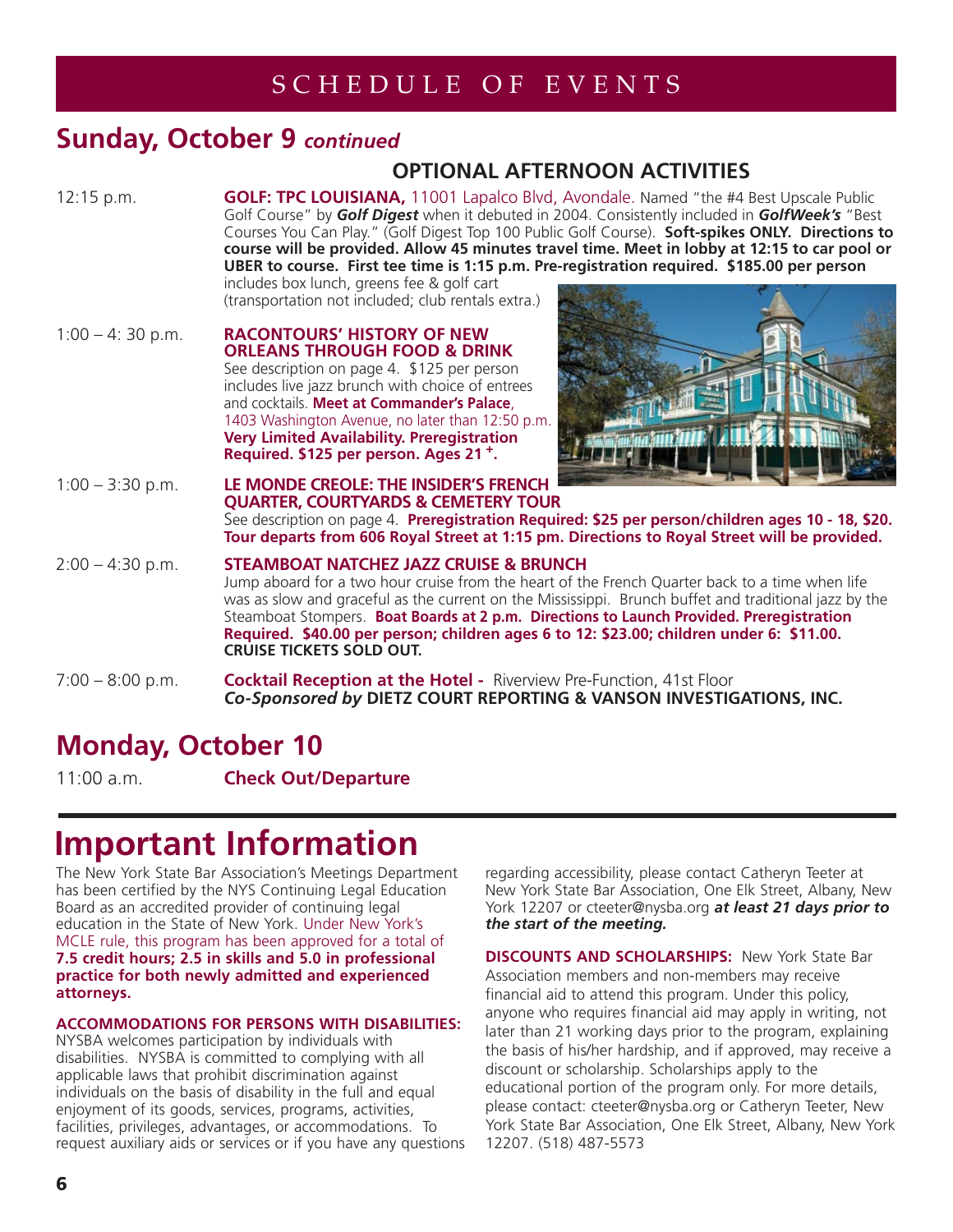## A "TASTE" OF NEW ORLEANS RESTAURANTS

### **ACME OYSTER HOUSE, 724 Iberville St., (504) 522-5973**

Name says it all - some of the best oysters you will find in New Orleans along with some killer Po' Boys; try the Peacemaker Oyster & Shrimp. Lunch /Dinner. **www.acmeoyster.com/french-quarter**

### **ARNAUD'S, 813 BIENVILLE ST., (504) 523-5433**

Grande dame of classic Creole restaurants with ornate main dining room. The adjoining jazz bistro offers the same food in a more casual and live music–filled dining experience. Menu includes classic dishes as well as contemporary including vegetarian. Always reliable are shrimp Arnaud, oysters Bienville, petit filet Lafitte, and praline crêpes. Jackets in the main dining room. Check out the Mardi Gras museum upstairs. **www.arnaudsrestaurant.com**

### **AUGUST, 301 Tchoupitoulas St., (504) 299-9777**

Chef John Besh's James Beard Award-winning fine dining restaurant. Regional & Seasonal haute cuisine; local oysters transfigured three ways on a single plate, rabbit cassoulet alive with vivid flavors, and pan-roasted redfish with basil risotto and fried green tomatoes. The restaurant's mahogany bar, red velvet curtains, and crystal chandeliers reinforce the sense of occasion the food creates. **www.restaurantaugust.com**

#### **BAYONA, 430 Dauphine St., (504) 525-4455**

For more than 20 years, Susan Spicer's Bayona has been blending Mediterranean, Creole, Southern, and New American cooking with fresh seasonal ingredients, most of them local. Served in a historic Creole cottage with a lush back patio. **www.bayona.com**

### **BEVI SEAFOOD COMPANY, 236 N. Carrollton Ave., (504) 488-7503**

Smallish, casual joint focusing on the freshest, best quality seafood. Great Value in the Central Business District. Try the *Peacemaker* or the *Fried Oyster Po' Boy.* **www.beviseafood.com**

### **BRENNAN'S, 417 Royal St., (504) 525-9711**

Huge formal dining rooms serving decades old favorites including their famed Bananas Foster. A refurbished French Quarter staple. **www.brennansneworleans.com**

#### **COCHON, 930 Tchoupitoulas St., (504) 588-2123**

All things porcine: smoked, cured & shredded. Cajun and Creole influences abound - sausage & grits, suckling pig, rabbit. All served in an airy, converted warehouse. A foodie magnet. **www.cochonrestaurant.com**

### **COMMANDER'S PALACE, 1403 Washington St., (504) 899-8221**

High end, whimsical, New Orelans institution with noted chef. Haute Creole specialities include turtle soup, pecan-crusted gulf fish and bread pudding souffle; a foodie magnet with an exceptional wine list. Dress code. **www.commanderspalace.com**

### **DOOKY CHASE'S, 2301 Orleans Ave., (504) 821-0600**

Soups, Sandwiches, Salads -Southerrn Cuisine. Recommended for its World famous chicken, double cut pork chop and the lunch buffet. **www.dookychaserestaurant.com**

#### **DORIS METROPOLITAN, 620 Chartres St., (504) 267-3500**

Elegant fine dining combining high quality dry aged beef along with other exotic dishes, an extensive wine and liquors selection and a unique ambiance will make of your visit a magnificent gastronomic experience. **www.dorismetropolitan.com**

### **GALATOIRE'S, 209 Bourbon St. (504) 525-2021**

Lunch in the downstairs dining room of this local institution marks the unofficial start of the weekend for members of the city's business elite. Reservations are accepted upstairs, but not in the classic dining room on the first floor. Old-money New Orleans at its most raucous. **www.galatoires.com** 

### **IRIS, 321 N. Peters St., (504) 299-3944**

Sophisticated, modern cooking that looks as good as it tastes in slender dining room on the ground floor of an old French Quarter hotel, which also happens to serve some of the city's most innovative cocktails. **www.irisneworleans.com** 

### **PARKWAY BAKERY & TAVERN, 538 Hagan Ave., (504) 482-3047**

Casual, local haunt: Cajun, Creole & Soul Food. Soups, Sandwiches, Salads - Freid Shrimp Po' Boys to die for. Lines at lunch. **www.parkwaybakeryandtavernnola.com**

#### **PECHE, 800 Magazine St., (504) 522-1744**

Fish! Served whole and a wonderful oyster bar. **www.pecherestaurant.com**

#### **SHAYA, 4213 Magazine St., (504) 891-4213**

James Beard Award-winning restaurant where Chef Alon Shaya serves up incredible Israeli dishes. **www.shayarestaurant.com** 

#### **STELLA!, 1031 Chartres St., (504) 587-0091**

Creative, daring food executed to perfection. **www.restaurantstella.com**

#### **WILLIE MAE'S SCOTCH HOUSE, 2401 St. Ann St., (504) 822-9503**

Essential and beloved city institution famed for its fried chicken. James Beard Award-winner with two small dining rooms. **www.williemaesnola.com**

#### **BEIGNETS, SNOWBALLS, MUFFALETTA AND PO' BOYS:**

#### **Beignets:**

**Café Du Monde***,* 800 Decatur St., (504) 525-4544; www.cafedumonde.com. Open 24 hours. **Cafe Beignet***,* 334-B Royal St., (504) 524-5530**;**  www.cafebeignet.com. Open 7 a.m. to 5 p.m. daily. Lunch also. **New Orleans Famous Beignets & Coffee,** 620 Decatur St., (504) 323-4550**;** www.famousbeignets.com

**Other Pastries: Sucre,** 3025 Magazine St. and 622 Conti St., www.shopsucre.com

#### **Snowballs:**

**Hansen's Sno-Bliz,** 4801 Tchoupitoulas St. **Snowizard,** 4001 Magazine St. **The Snow Dome,** 607 Opelousas Ave.

#### **Muffaletta***:*

**Central Grocery & Deli,** 923 Decatur St. **Cochon Butcher,** 930 Tchoupitoulas St. **Napolean House,** 500 Chartres St.

#### **Po' Boys:**

**The Munch Factory,** 6325 Elysian Fields Ave.: Roast Beef **Guy's Po-Boys,** 5259 Magazine St.: Grilled Shrimp **Killer Poboys @ Erin Rose Bar,** 811 Conti St.: The Dark & Stormy

**Katie's,** 3701 Iberville St.: Cochon De Lait